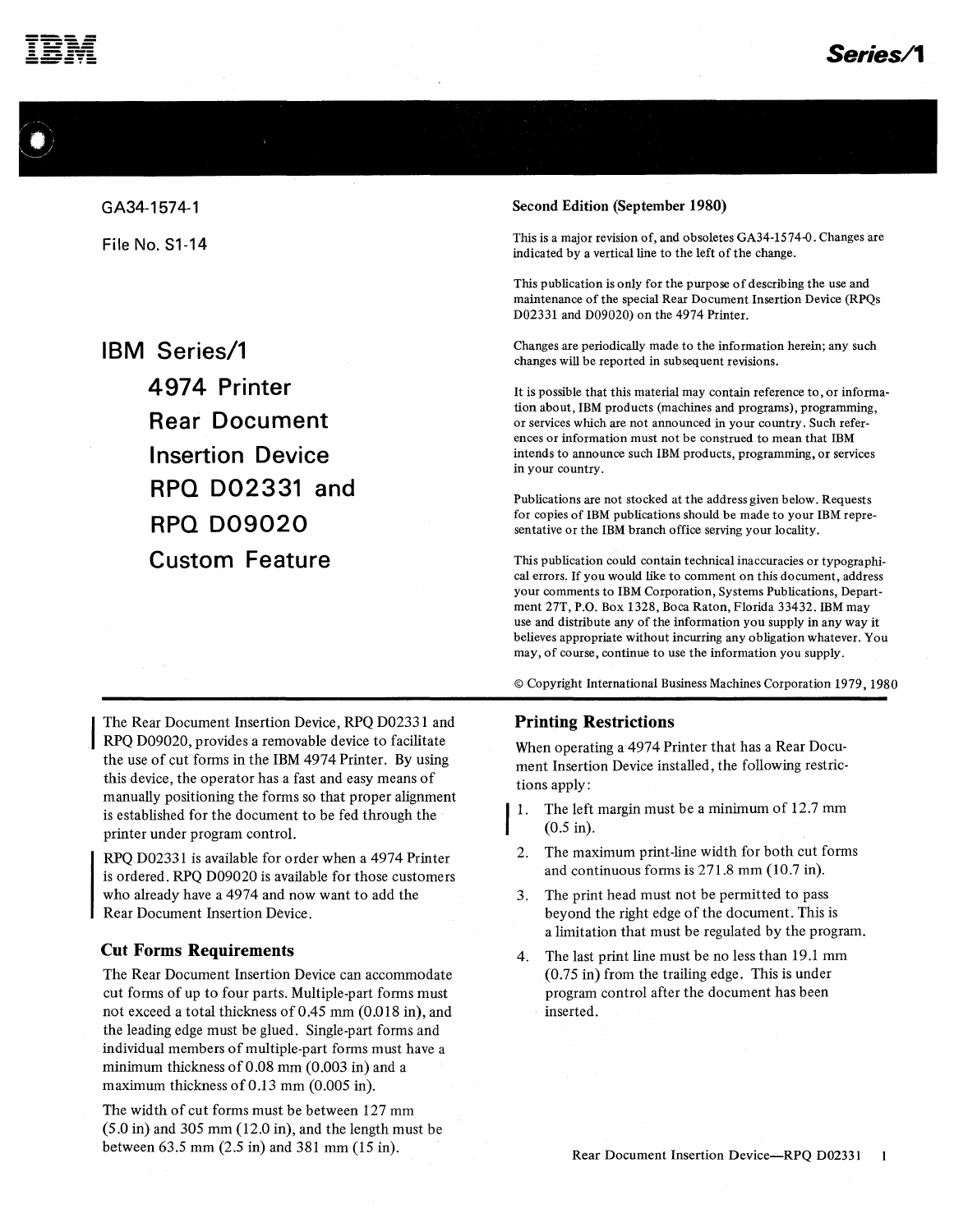# Installing the Cut Forms Chute

The continuous forms tractor must be removed from the 4974 to accommodate the special cut forms chute.

## Continuous Forms Tractor Removal

- 1. Turn machine power off.
- 2. Grasp both sides of the forms tractor.
- 3. Pivot the unit forward until the back legs snap free.



4. Lift straight up.

# Cut Forms Chute Installation

1. Position the cut forms chute into the securing tabs.



- 2. Pivot the chute backward and downward to engage the two positioning studs.
- 3. Turn machine power on.

# Installing the Continuous Forms Tractor

To reinstall the continuous forms tractor, only the cut forms chute assembly must be removed.

#### Cut Forms Chute Removal

- 1. Turn machine power off.
- 2. Pivot the cut forms chute assembly forward slightly to disengage it from the two positioning studs.



3. Lift the assembly straight up and out of its securing tabs.

### Continuous Forms Tractor Installation

1. Position the back legs of the forms tractor in the back cover slots.



- 2. Press the forms tractor downward until the back legs snap into place.
- 3. Pivot the unit forward until the front legs snap into position.
- 4. Verify the paper-advance knobs turn freely and that tractor pins move.
- 5. Turn machine power on.

·~ I\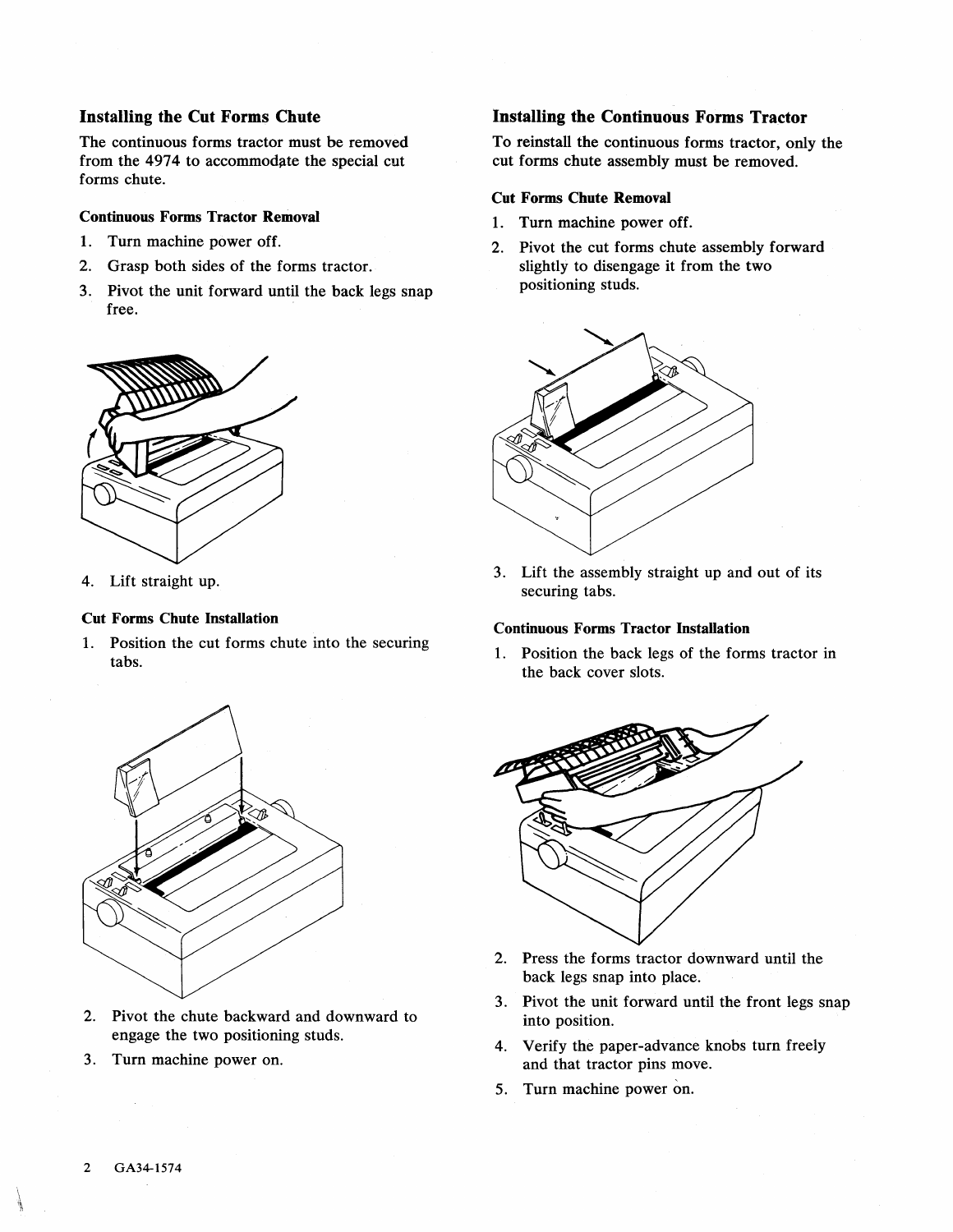# **Operating Instructions**

When printing on cut forms, the paper-release lever must be in the Load position. To feed cut forms:

- 1. Move the Mode switch to the Wait position.
- 2. Insert the document into the chute, aligning the left edge flat against the chute.
- 3. Turn the paper-advance knob until the leading edge of the document aligns with the red line at the top of the paper guide. This yields a top margin of 19.1 mm (0.75 in). If a smaller margin at the top of the document is desired, align the top edge closer to, but not lower than, the lower red line.
- 4. Move the Mode switch to the TOF position, then to the Print position.

The document may now be advanced automatically, under program control.

#### **Maintenance Information**

#### **Chute Adjustment**

Before attempting to adjust the document chute, ensure that the top cover of the 4974 is properly aligned, gapped, and secured to the base covers. (Refer to *IBM Series/ 1 4974 Printer and Attachment Feature Maintenance Information,*  SY34-0055.)

- 1. Loosen the two positioning studs enough to allow lateral movement of the chute.
- 2. Insert a sample document into the chute. *Do not advance the document.*
- 3. Position the chute to achieve the following adjustments:
	- a. The path of the sample document must be on a tangent with the surface of the platen, as shown in the following figure:



- b. The left margin must be no less than 3 mm (0.12 in). Verify this adjustment by printing a document in step 5 and measuring the result. If the margin proves incorrect, this procedure must be repeated.
- 4. Retighten the two positioning studs.
- 5. Install chute assembly and print a document to verify the adjustment made in step 3.

#### **Print Head Stop Clamp Adjustment**

Adjust the print head stop clamp so that its left edge is 88.9 mm (3.5 in) from the right side frame, as shown in the following figure: